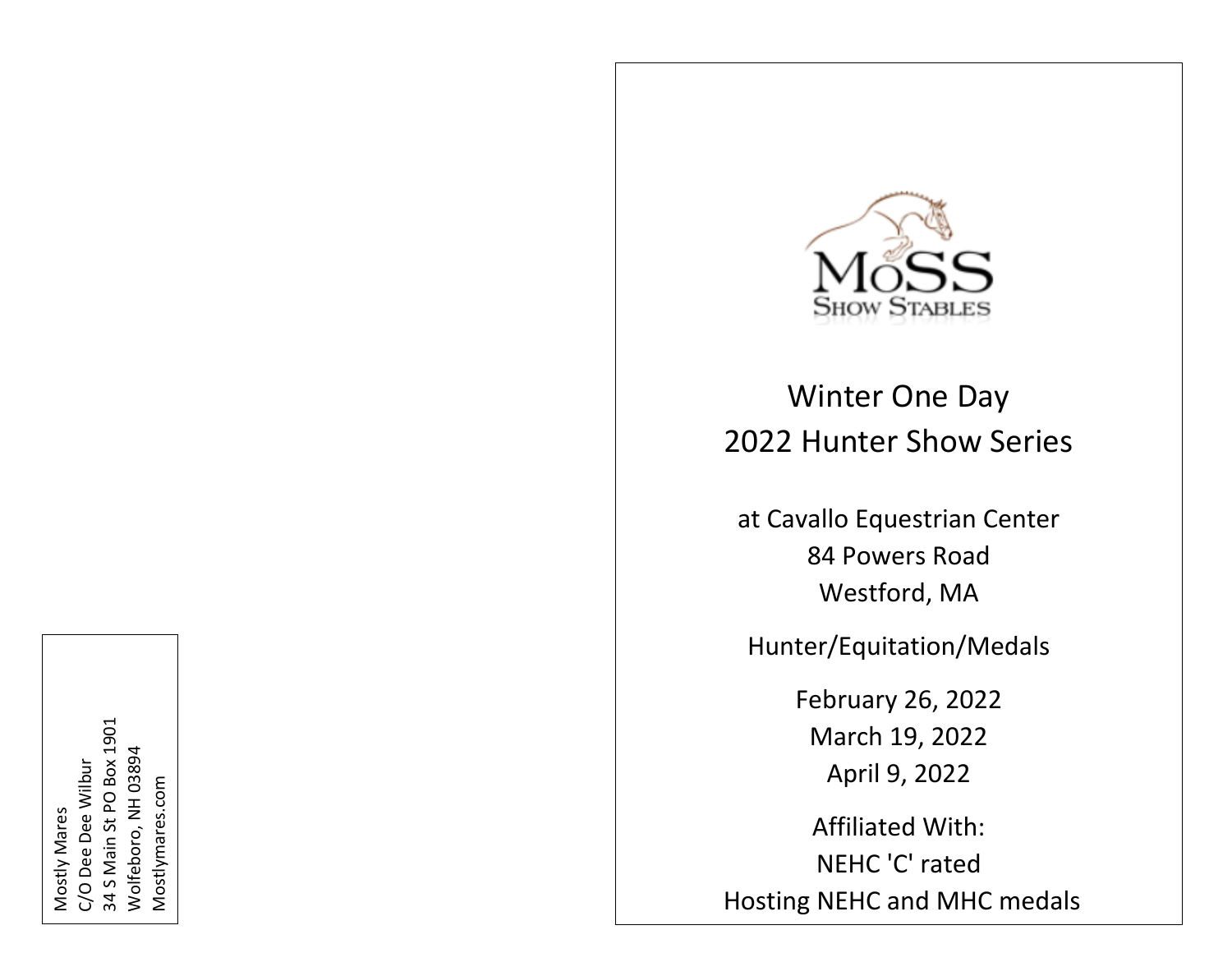#### RULES & REGULATIONS

1. A trophy plus 6 ribbons will be awarded in all classes unless otherwise noted. Championship and reserve ribbons in each division will be awarded in accordance with USEF rules. Prize money will be taken off entries at time of check out. Prizes awarded in classes with 3 or more entries.

2. Every class offered herein which is covered by the Rules & Specifications of the current USEF Rule Book will be conducted and judged in accordance therewith. Classes not covered by USEF rules to be run under the rules of the NEHC & MHC. USEF rules take precedence.

3. All classes will be judged on performance and soundness unless otherwise stated.

4. Entry Fees: \$25.00 Regular Classes and \$35.00 for Medal Classes unless otherwise noted.

5. Ring is indoor with GGT footing. Warm Up arena is indoor with sand footing.

6. Entries close two days before the show. Post entries will be charged a fee of \$10.00 for the day. NO telephone entries will be accepted.

7. Competition management shall piece a minimum of one sharps container per each competition, whether or not stabling is provided. Competition management may fine any individuals including trainers, owners, exhibitors, or their agents up to \$100 for improper disposal of needles or other sharp disposable instruments.

8. ALL DOGS MUST BE LEASHED.

9. Judges decisions are final.

10. Any division with over 40 entries will be divided, with prize monies doubled. The Show Management reserves the right to further cancel, combine, or divide classes when deemed necessary to facilitate the smooth running of the show.

12. To be eligible for stake classes, entrants must have shown in one other class in the same division. Failure to do so will result in forfeiture of entry fee and any prize awarded.

13. Courses consist of post and rails, walls, gates, pickets and brush fences.

14. Current negative Coggins Test is required.

16. All returned checks will be charged a \$30.00 fee, and entrants will not be allowed to compete unless all previous indebtedness to Moss Show Stables has been cleared. Any person or farm with more than two returned checks within a calendar year will be required to pay all fees by money order or cash for the balance of the year.

17. Refunds of entry fees will not be made unless a veterinarian or doctor's certificate of lameness, injury, or illness is shown. Refunds will be made if a class is canceled.

#### JUDGE

2/26 Laurie Fairhurst

3/19 TBA

4/9 TBA

Steward

2/26 Carly Fisher 3/19 TBA 4/9 TBA

#### SHOW SECRETARY

Mostly Mares 34 S Main st, PO Box 1901 Wolfeboro, NH 03894 [Mostlymares30@gmail.com](mailto:Mostlymares30@gmail.com) Mostlymares.com

**Please Email Entries**

COURSE DESIGNER

Tricia Moss

MANAGER

April Renzella (978) 979-6339

Tricia Moss (617) 902-8015

VETERINARIAN Essex Equine On Call

EMT

Amy Ramsey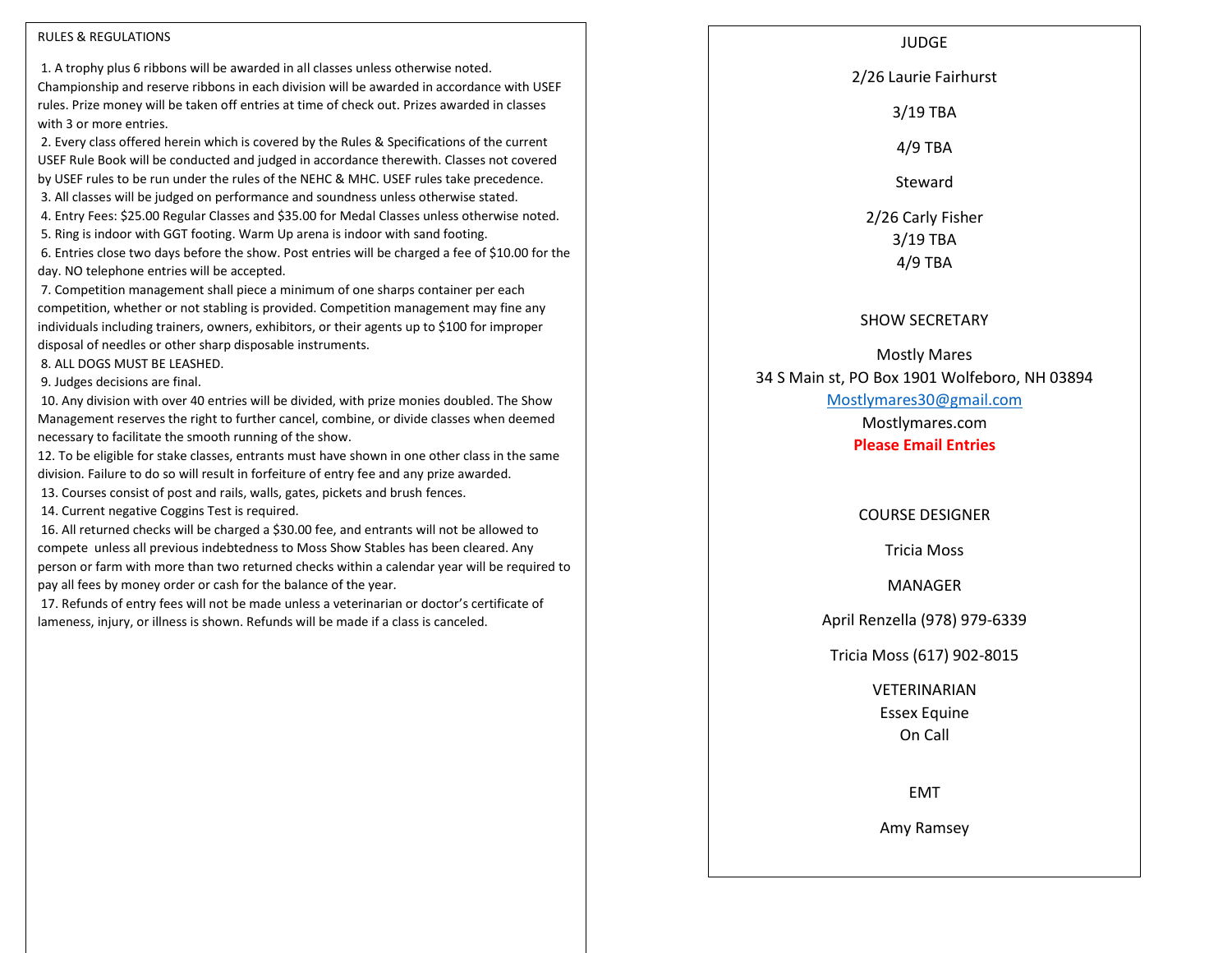# EQUITATION CLASSES

### Entry Fees: \$25

LEADLINE SUITABILITY & EQUITATION Open to riders 6 years or under. Rider must be led at all times by someone 14 years of age or older. May be asked to trot or back individually.

WALK TROT EQUITATION & PLEASURE Open to riders 10 years of age or under. Shall show at the walk and trot ONLY . No child entered may compete in any other class requiring to canter. Rider must not have ever been judged in a class at a show that required a canter.

AMATEUR ADULT EQUITATION FENCES Fences 3' AMATEUR ADULT EQUITATION FLAT

MODIFIED ADULT EQUITATION FENCES Fences 2' 3 – 2'6 MODIFIED ADULT EQUITATION FLAT

CHILDREN EQUITATION FENCES Fences 2' Ponies 2'3-2' 6 Horses.. Must not have jumped over 3' in a class at a recognized show. CHILDREN EQUITATION FLAT

SHORT STIRRUP EQUITATION FENCES Fences 18'' Riders 12 and under. SHORT STIRRUP EQUITATION FLAT Riders 12 and under.

OPEN EQUITATION 12-17 FENCES Fences 3' OPEN EQUITATION 12-17 FLAT

MEDAL CLASSES Medal Entry Fee \$35

NEHC AMATEUR ADULT HUNT SEAT MEDAL Entry Fee: \$35.00 Open to adult amateur members of the NEHC. All contestants are required to perform over at least 8 fences to be set at a height of 2'9 to 3', with a combination and at least two changes of direction after the first obstacle. One or more individual tests (USEF Tests 1-19) of the top four competitors may be requested at the judge's discretion. To fill a class at least four competitors must complete the course.

NEHC JUNIOR HUNT SEAT MEDAL CLASS Entry Fee: \$35.00 Open to Junior members of the NEHC who have not reached their 18th birthday. All contestants are required to perform over at least eight fences to be set at a height of 3' to 3'3 , with a combination and at least two changes of direction after the first obstacle.. One or more individual tests of the top

# MEDAL CLASSES Cont.

MHC ADULT/AMATEUR HUNT SEAT MEDAL. - (two classes: under and over 30 years of age) all contestants are required to perform over a minimum of 8 fences 2'6" to 2'9" with at least one change of direction. 20% of the riders will be called back for a second round of at least 8 fences. At least 1 individual tests of the top 4 contestants will be required. (USEF Tests 1-19.)

MHC HUNT SEAT MINI-MEDAL. All contestants are to compete over a course not exceeding eight fences and not less than six fences, excluding combination fences, at a height not to exceed 2'6" for ponies and horses. 20% of the riders will be called back for a second round of at least six fences. At least 1 individual test of the top four contestants will be required. (USEF tests 1-8.)

MHC ADULT HUNT SEAT MINI MEDAL. All contestants are to compete over a course not exceeding 8 fences and not less than 6 fences, excluding combinations, at a height not exceed 2' 6", for horses and ponies. 20% of the riders called back for a second round of at least 6 fences. At least one individual test of the top 4 will be required. 28

MHC JUNIOR HUNT SEAT MEDAL. All contestants will be required to perform over a minimum of 8 fences not to exceed 3'. 20% of the riders will be called back for a second round of at least 8 fences. At least 1 individual tests of the top 4 contestants will be required. (USEF Tests 1-19).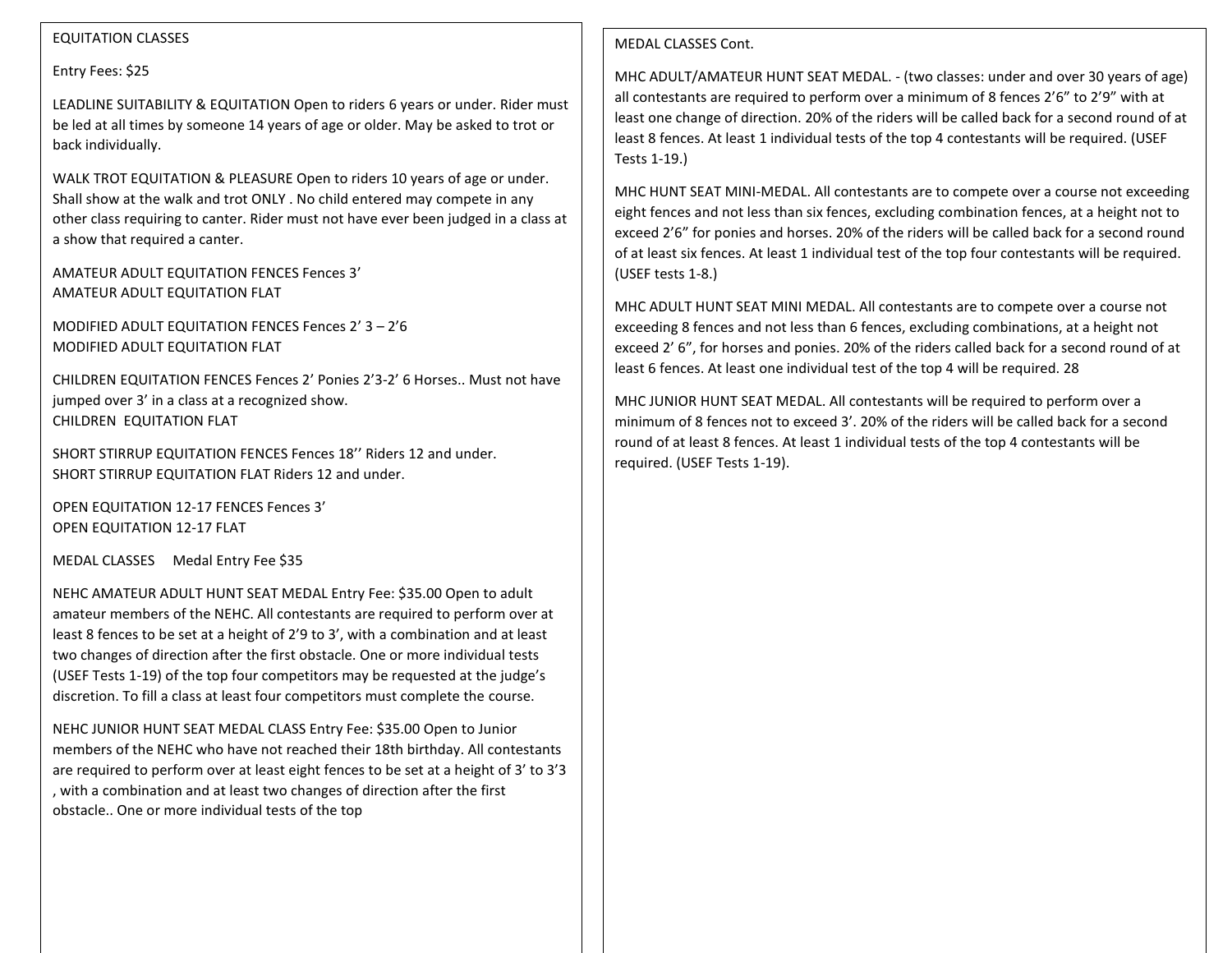### HUNTER DIVISIONS

NEHC C unless otherwise stated Entry Fee: \$25 Stake Fee: \$35

AMATEUR ADULT HUNTER DIVISION NEHC Rated C Fences not to exceed 3' , spreads not to exceed fence height. To be ridden by amateurs who are no longer eligible to compete as Junior exhibitors. Horse/rider combinations are not eligible for any other USEF/NEHC rated classes, except Adult Equitation and Pleasure classes. Horses may be shown by a different rider in any other division or class at this show. To be judged on performance, soundness, manners, way of going, size of rider to mount, and suitability as an Amateur Adult Hunter. Ponies may be ridden by adults, suitability to count.

AMATEUR ADULT HUNTER AMATEUR ADULT HUNTER STAKE \$30, \$20, \$15, \$10 AMATEUR ADULT HUNTER U/S

CHILDREN'S HUNTER HORSE DIVISION NEHC Rated B Fences not to exceed 3'. Spreads not to exceed fence height. Open to horses ridden by a Junior. Riders may not show in any other class where the fence heights exceed 3'3 at the same show. CHILDRENS HUNTER HORSE CHILDRENS HUNTER HORSE STAKE \$30, \$20, \$15, \$10

CHILDRENS HUNTER HORSE U/S

MODIFIED AMATEUR ADULT HUNTER DIVISION NEHC Rated C Open to horses and ponies ridden by an Amateur Adult exhibitor. Rider/horse combination may not enter any other rated Hunter division at the same show. Fences not to exceed 2' 6 . MODIFIED ADULT HUNTER MODIFIED ADULT HUNTER STAKE \$30, \$20, \$15, \$10 MODIFIED ADULT HUNTER U/S

SCHOOLING HUNTER. Open to all riders fences height 2' 3" – 2'6"" SCHOOLING HUNTER SCHOOLING HUNTER STAKE \$30, \$20, \$15, \$10 SCHOOLING HUNTER U/S

PRE CHILDRENS EQUITATION. Open to junior riders who are eligible for limit equitation as of December of the current year. Horses or Ponies. Fence height 2´, no combinations. Same show, same horse/rider or pony/rider may not cross enter into Childrens Hunter or Pony Hunter where fences exceed 2´3˝.

PRE CHILDRENS HUNTER. Open to junior riders who are eligible for limit equitation over fences as of December of the current show year. Horses or Ponies. Fence height 2' with no combinations. At the same show, the same horse/rider or pony/rider may not cross enter into Children's Hunter Horse or Pony. Pony Hunters or any class where fences exceed 2' 3".

SPECIAL CHILDREN/ADULT HUNTER DIVISION Open to horses and ponies ridden by a Junior exhibitor. Rider/horse combination may not have shown at 3' or over in the previous year. No in and outs. Fences 2'6. SPECIAL CHILDREN'S/ADULT HUNTER SPECIAL CHILDREN'S/ADULT HUNTER STAKE \$30, \$20, \$15, \$10 SPECIEAL CHILDREN'S/ADULT HUNTER U/S

SHORT STIRRUP HUNTER DIVISION NEHC Rated B Fences not to exceed 18" in height with no combinations. To be shown over a course of a minimum of 4 fences. The fences shall be cross rails or verticals with no combinations. Shall be judged on performance and soundness. Riders must be 12 or under for short stirrup. SHORT STIRRUP HUNTER SHORT STIRRUP HUNTER STAKE \$30, \$20, \$15, \$10 SHORT STIRRUP HUNTER U/S

LONG STIRRUP HUNTER DIVISION NEHC Rated B Fences not to exceed 18" in height with no combinations. To be shown over a course of a minimum of 4 fences. The fences shall be cross rails or verticals with no combinations. Shall be judged on performance and soundness. Riders must be 13 and older for long stirrup. LONG STIRRUP HUNTER LONG STIRRUP HUNTER STAKE \$30, \$20, \$15, \$10 LONG STIRRUP HUNTER U/S